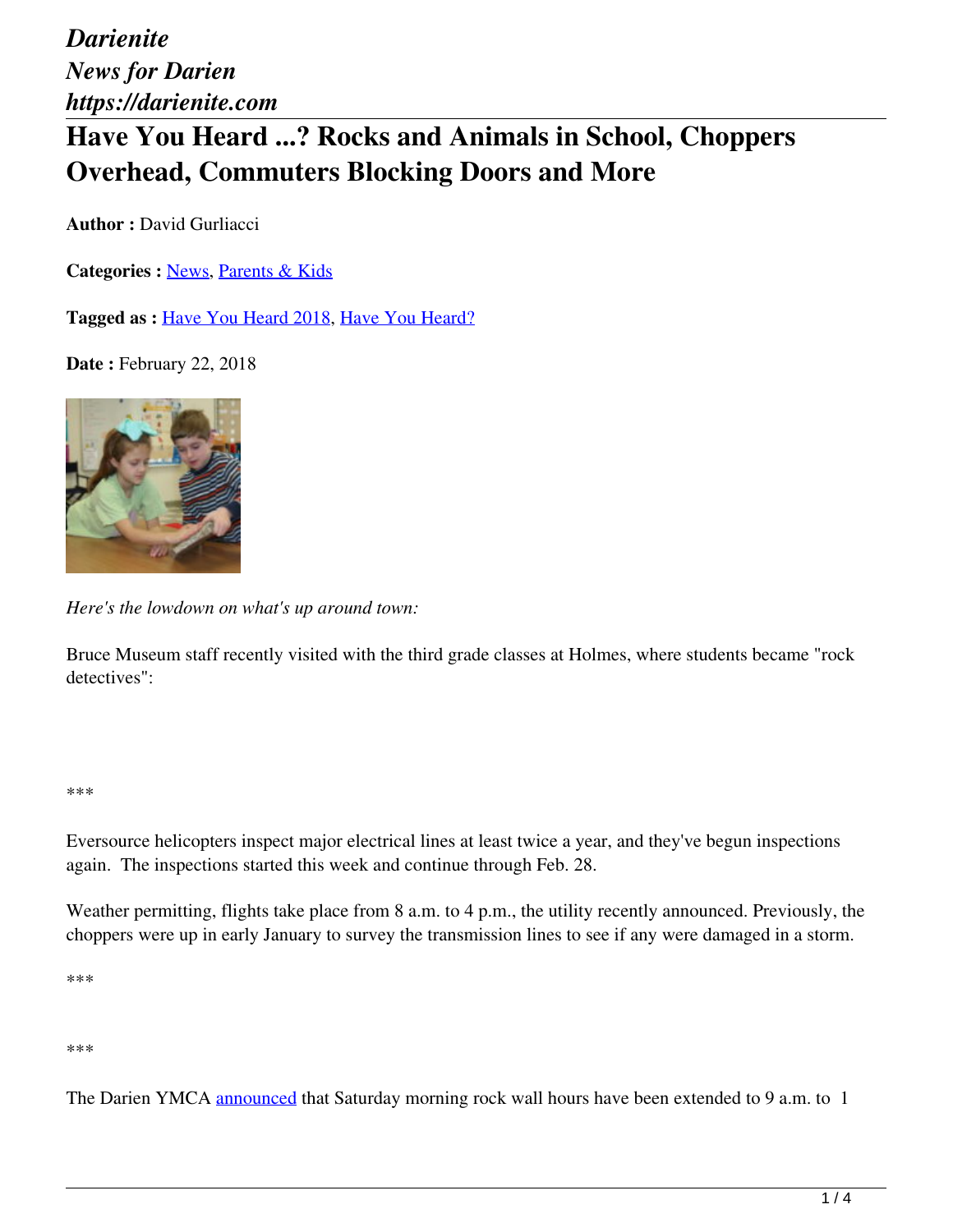p.m. starting Saturday, February 24.

Members or member kids age 6 and over can purchase 30-minute sessions for \$10 at the front desk. Reserving sessions is on a first come, first served basis. Kids under 15 must be accompanied by a parent.

\*\*\*

The Darien Y also announced that non-members can register for our Spring programs beginning Thursday, Feb. 22 at 10 a.m.

Registration can be done either at the Front Desk or online here.

*For Summer Camp*, the Y has "a variety of programs to meet the needs of various age groups and interests of all its participants. Registration for the upcoming summer camp season is now open. Visit this page on the Darien Y website for more information on camp offerings, session dates, fees and registration.

#### *Sports programs* include:

- Basketball Clinics for boys & girls in grades K-8th grade
- Boys High School Basketball League
- Junior Volleyball for 4th-5th grade girls
- Senior Volleyball for 6th-8th grade girls
- Pre-K soccer for 3-5 year olds

Learn more here.

\*\*\*

A prom night for young adults in Fairfield County with disabilities was held earlier this month in New Canaan, and the joy of the moment was captured in these pictures:

"Last year's Night to Shine was celebrated as a once-in-a-lifetime experience for people with special needs, where all were treated royally," said Katie Banzhaf, executive director of **STAR** Lighting the Way Inc.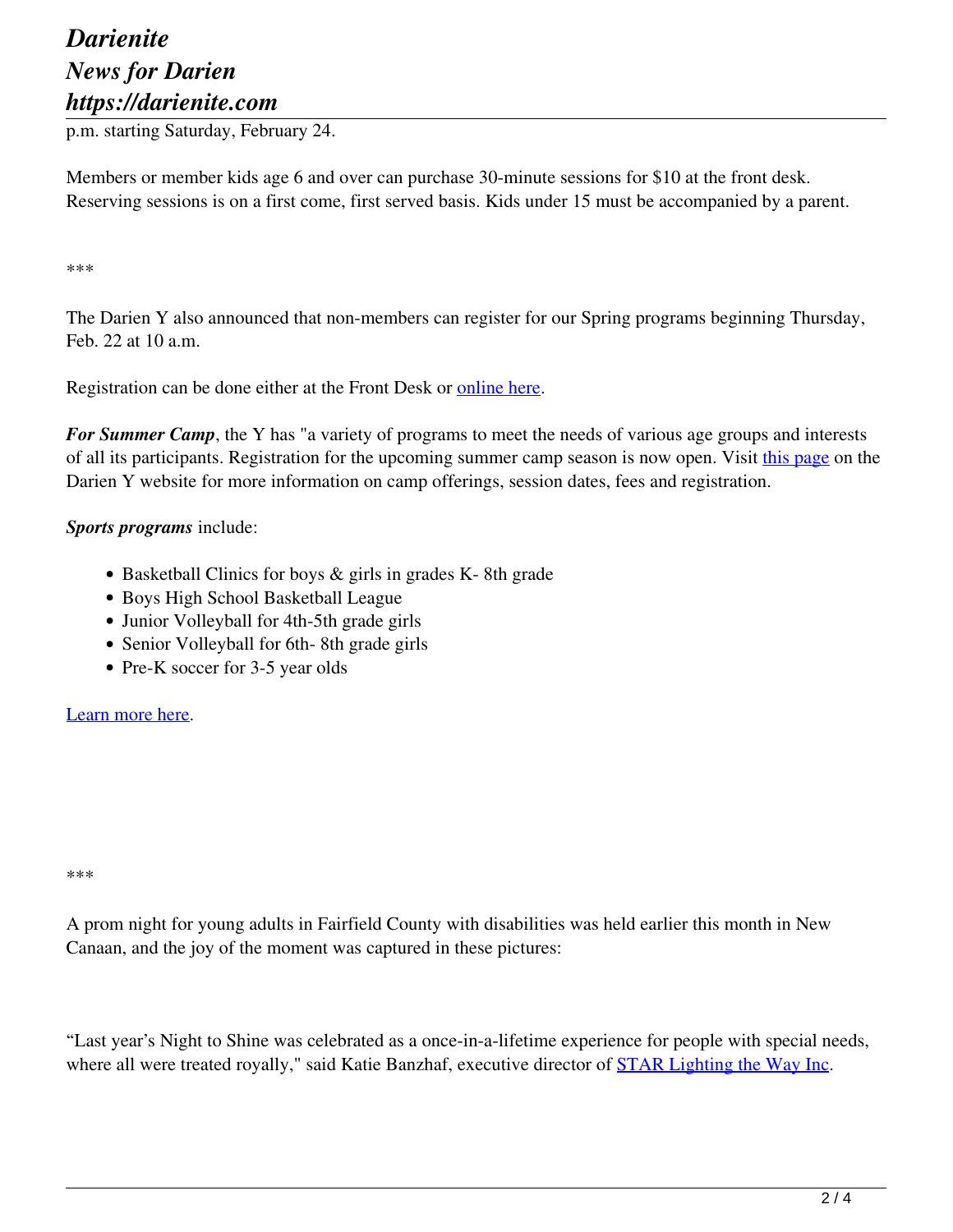"We are very appreciative for the repeat of this incredible, free event hosted by our friends at Grace Community Church and are so pleased that many of the guests returned with dozens of new friends," she said.

The Tim Tebow Foundation provided funding for this event and others around the country.

\*\*\*

The Junior League of Stamford-Norwalk appointed Kathy Morrison Cramer of Darien as JLSN operations manager in January.

Cramer has over 20 years' experience as a professional and volunteer in the local community. She currently serves as a teacher at First Congregational Church (FCC) of Darien Nursery School and is an active volunteer at Friends of Selleck's Woods.

She previously held volunteer and professional roles with FCC, American Platform Tennis Association, Tokeneke Elementary School, Junior League of Greenwich and spent over 10 years as a sales consultant with Oracle Corporation and Information Resources, Inc. A graduate of the University of Bridgeport, she holds a bachelor's degree in marketing.

\*\*\*

Third graders at Holmes and kindergarteners at Royle enjoyed visits by Chris Evers from Animal Embassy last month.

\*\*\*

State Rep. Terrie Wood, a Republican who represents much of Darien and all of Rowayton, is asking constituents to <u>fill out an online survey</u> about some of the things they'd like the Legislature to do or to concentrate on.

You can go here to fill out the survey, and here are the questions on it. The top two questions offer a list of suggestions you can pick, and provide a box for you to suggest any not on the list; the last question provides a box you can type in:

What concerns you most about the state of Connecticut? (Choose up to three top concerns)